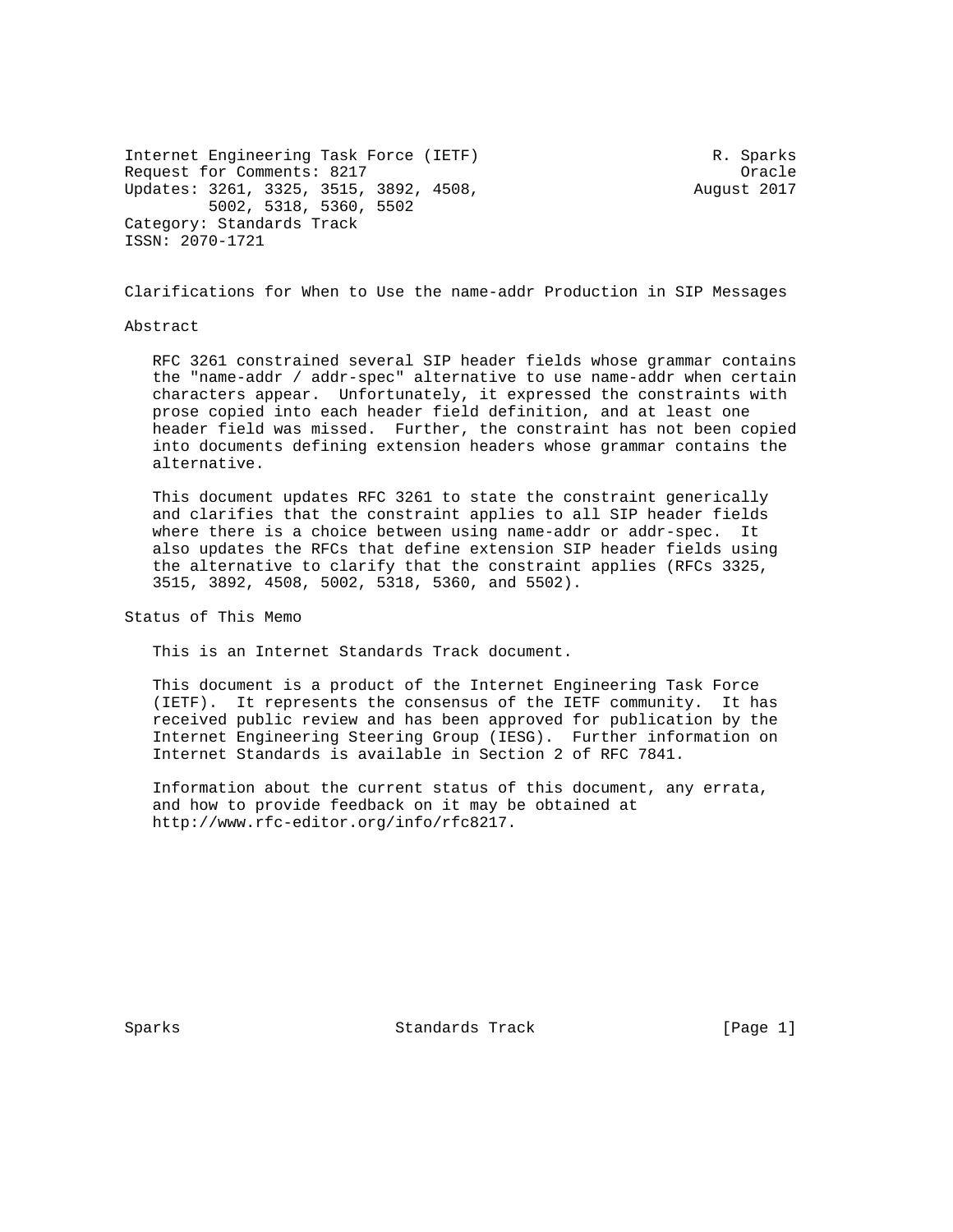Copyright Notice

 Copyright (c) 2017 IETF Trust and the persons identified as the document authors. All rights reserved.

 This document is subject to BCP 78 and the IETF Trust's Legal Provisions Relating to IETF Documents

 (http://trustee.ietf.org/license-info) in effect on the date of publication of this document. Please review these documents carefully, as they describe your rights and restrictions with respect to this document. Code Components extracted from this document must include Simplified BSD License text as described in Section 4.e of the Trust Legal Provisions and are provided without warranty as described in the Simplified BSD License.

Table of Contents

|  | 4. Updates to RFCs Defining SIP Extension Header Fields 4 |  |
|--|-----------------------------------------------------------|--|
|  |                                                           |  |
|  | 6. Security Considerations 5                              |  |
|  |                                                           |  |
|  |                                                           |  |
|  |                                                           |  |
|  |                                                           |  |

## 1. Introduction

 [RFC3261] defines several header fields that contain URIs to allow both a form that contains the bare URI (addr-spec) and one that provides a name and the URI (name-addr). This subset, taken from the ABNF [RFC5234] specified in [RFC3261], shows the relevant part of the definition of the syntax of the "From" header field:

| From      | = ( "From" / "f" ) HCOLON from-spec        |
|-----------|--------------------------------------------|
| from-spec | $=$ ( name-addr / addr-spec )              |
|           | *(SEMI from-param)                         |
| name-addr | = [ display-name ] LAQUOT addr-spec RAQUOT |
| addr-spec | = SIP-URI / SIPS-URI / absoluteURI         |

 The prose in Section 20.20 of [RFC3261], which discusses the "From" header field, constrains how the production may be used by saying:

 Even if the "display-name" is empty, the "name-addr" form MUST be used if the "addr-spec" contains a comma, question mark, or semicolon.

Sparks Standards Track [Page 2]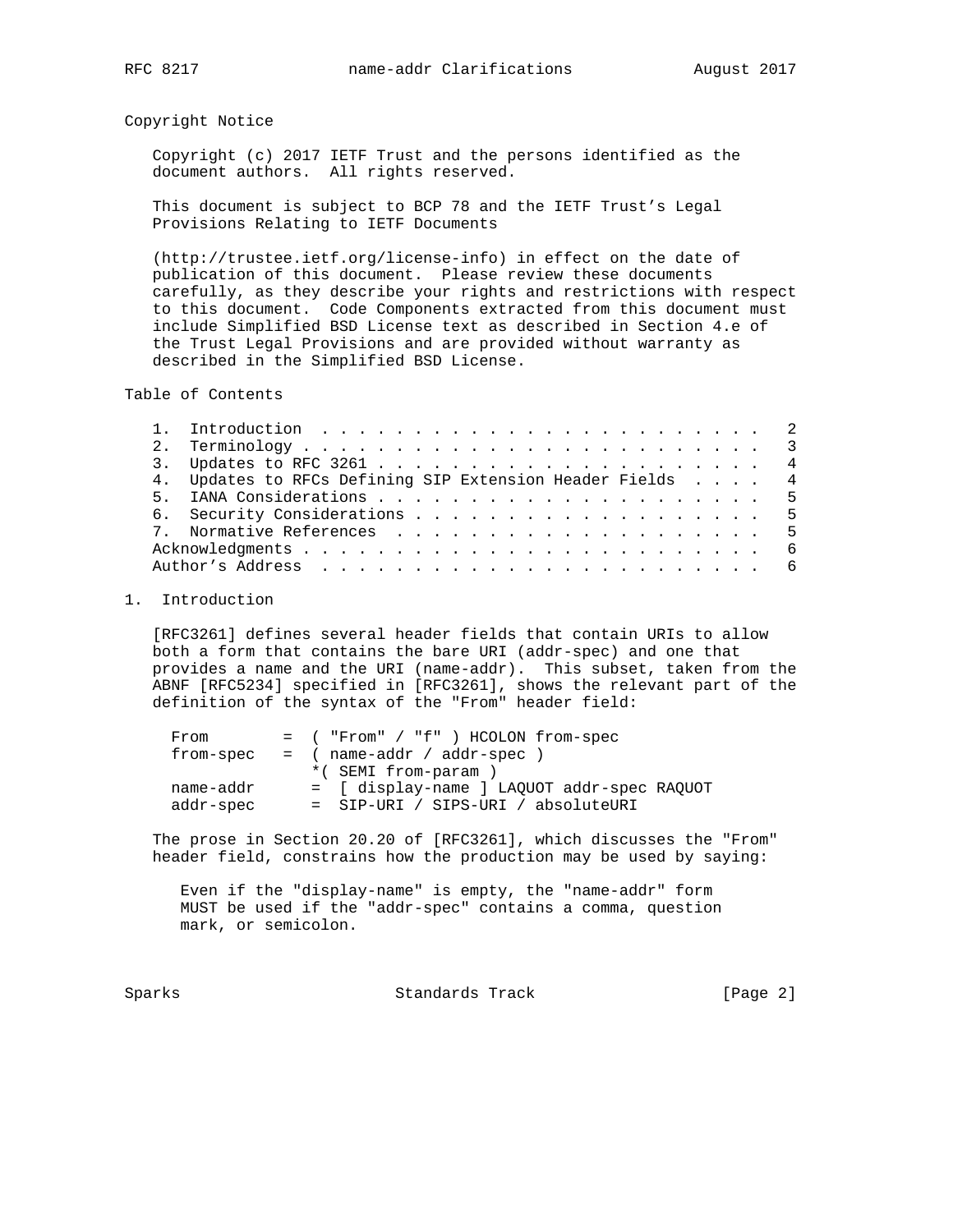Section 20.39 of [RFC3261], which discusses the "To" header field, contains no such constraining text.

 This constraint is specified slightly differently, but with the same intent, in the introduction to Section 20 of [RFC3261]:

 The Contact, From, and To header fields contain a URI. If the URI contains a comma, question mark or semicolon, the URI MUST be enclosed in angle brackets (< and >).

 Unfortunately, this can be read to only apply to the Contact, From, and To header fields, making it necessary to provide the constraint explicitly in the prose discussing any other header field using the name-addr or addr-spec alternative.

 As extension header fields were standardized, the specifications sometimes failed to include the constraint. Many errata have been entered to correct this omission. When the constraint has been included, the requirement to use the name-addr form has not been consistently stated.

 This memo updates the specifications of SIP and its extensions to clarify that the constraint to use the name-addr form applies anywhere there is a choice between the name-addr and addr-spec production rules in the grammar for SIP header fields.

 It is important to note that a message formed without honoring the constraint will still be syntactically valid, but it would very likely be interpreted differently. The characters after the comma, question mark, or semicolon will, in most cases, be interpreted as header field parameters or additional header field values as discussed in Section 7.3.1 of [RFC3261]. (An exception is the degenerate case of a URL like sip:10.0.0.1,@10.0.0.0 where it is possible to parse the comma via the 'user' production).

2. Terminology

 The key words "MUST", "MUST NOT", "REQUIRED", "SHALL", "SHALL NOT", "SHOULD", "SHOULD NOT", "RECOMMENDED", "NOT RECOMMENDED", "MAY", and "OPTIONAL" in this document are to be interpreted as described in BCP 14 [RFC2119] [RFC8174] when, and only when, they appear in all capitals, as shown here.

Sparks Standards Track [Page 3]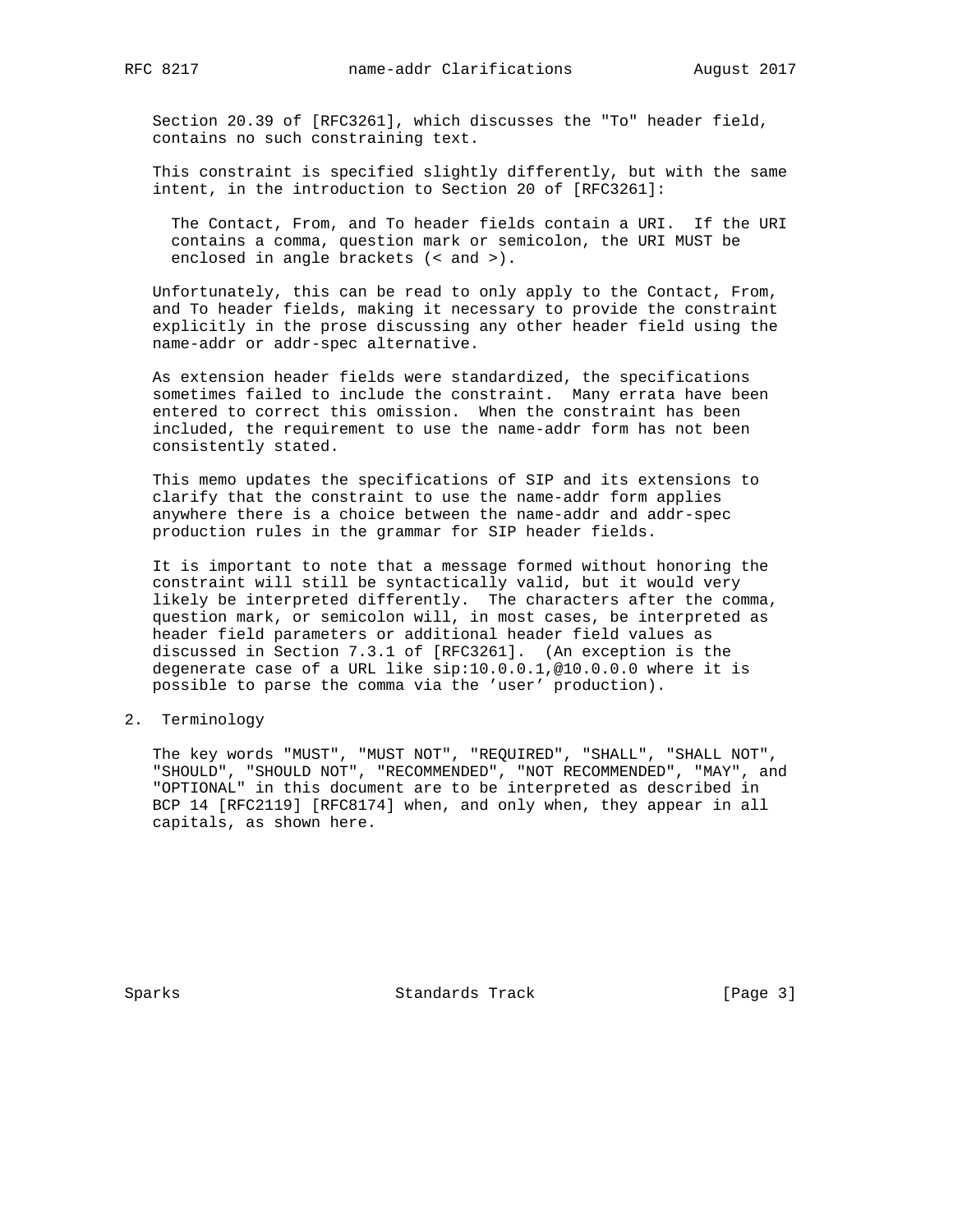### 3. Updates to RFC 3261

This text from introduction to Section 20 of [RFC3261]:

 The Contact, From, and To header fields contain a URI. If the URI contains a comma, question mark or semicolon, the URI MUST be enclosed in angle brackets (< and >). Any URI parameters are contained within these brackets. If the URI is not enclosed in angle brackets, any semicolon-delimited parameters are header-parameters, not URI parameters.

is replaced with:

 When constructing the value of any SIP header field whose grammar allows choosing between name-addr and addr-spec, such as those that use the form '(name-addr / addr-spec)', the addr-spec form MUST NOT be used if its value would contain a comma, semicolon, or question mark.

 When a URI appears in such a header field, any URI parameters MUST be contained within angle brackets (< and >). If the URI is not enclosed in angle brackets, any semicolon-delimited parameters are header-parameters, not URI parameters.

 The header fields defined in this specification that allow this choice are "To", "From", "Contact", and "Reply-To".

4. Updates to RFCs Defining SIP Extension Header Fields

 The following Standards Track RFCs: [RFC3515], [RFC3892], [RFC4508], and [RFC5360]

 and the following Informational RFCs: [RFC3325], [RFC5002], [RFC5318], and [RFC5502]

are updated to include:

 This RFC contains the definition of one or more SIP header fields that allow choosing between addr-spec and name-addr when constructing header field values. As specified in RFC 8217, the "addr-spec" form MUST NOT be used if its value would contain a comma, semicolon, or question mark.

 The status of these RFCs remains unchanged. In particular the status of the Informational RFCs remains Informational.

Sparks Standards Track [Page 4]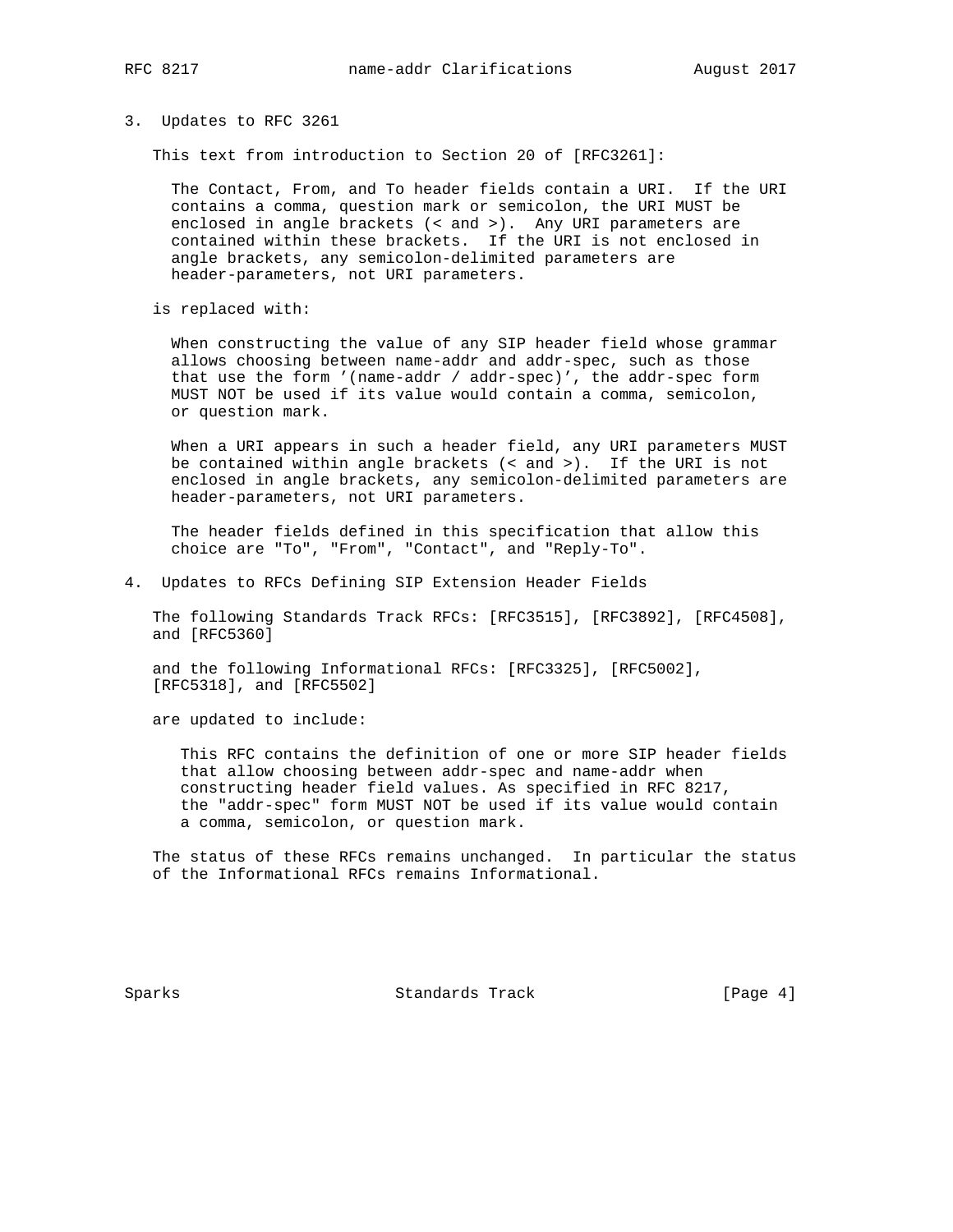# 5. IANA Considerations

This document does not require any IANA actions.

6. Security Considerations

 The updates specified in this memo clarify a constraint on the grammar for producing SIP messages. It introduces no new security considerations. One pre-existing consideration is worth reiterating: messages produced without honoring the constraint will very likely be misinterpreted by the receiving element.

- 7. Normative References
	- [RFC2119] Bradner, S., "Key words for use in RFCs to Indicate Requirement Levels", BCP 14, RFC 2119, DOI 10.17487/RFC2119, March 1997, <http://www.rfc-editor.org/info/rfc2119>.
	- [RFC3261] Rosenberg, J., Schulzrinne, H., Camarillo, G., Johnston, A., Peterson, J., Sparks, R., Handley, M., and E. Schooler, "SIP: Session Initiation Protocol", RFC 3261, DOI 10.17487/RFC3261, June 2002, <http://www.rfc-editor.org/info/rfc3261>.
	- [RFC3325] Jennings, C., Peterson, J., and M. Watson, "Private Extensions to the Session Initiation Protocol (SIP) for Asserted Identity within Trusted Networks", RFC 3325, DOI 10.17487/RFC3325, November 2002, <http://www.rfc-editor.org/info/rfc3325>.
	- [RFC3515] Sparks, R., "The Session Initiation Protocol (SIP) Refer Method", RFC 3515, DOI 10.17487/RFC3515, April 2003, <http://www.rfc-editor.org/info/rfc3515>.
	- [RFC3892] Sparks, R., "The Session Initiation Protocol (SIP) Referred-By Mechanism", RFC 3892, DOI 10.17487/RFC3892, September 2004, <http://www.rfc-editor.org/info/rfc3892>.
	- [RFC4508] Levin, O. and A. Johnston, "Conveying Feature Tags with the Session Initiation Protocol (SIP) REFER Method", RFC 4508, DOI 10.17487/RFC4508, May 2006, <http://www.rfc-editor.org/info/rfc4508>.
	- [RFC5002] Camarillo, G. and G. Blanco, "The Session Initiation Protocol (SIP) P-Profile-Key Private Header (P-Header)", RFC 5002, DOI 10.17487/RFC5002, August 2007, <http://www.rfc-editor.org/info/rfc5002>.

Sparks Standards Track [Page 5]